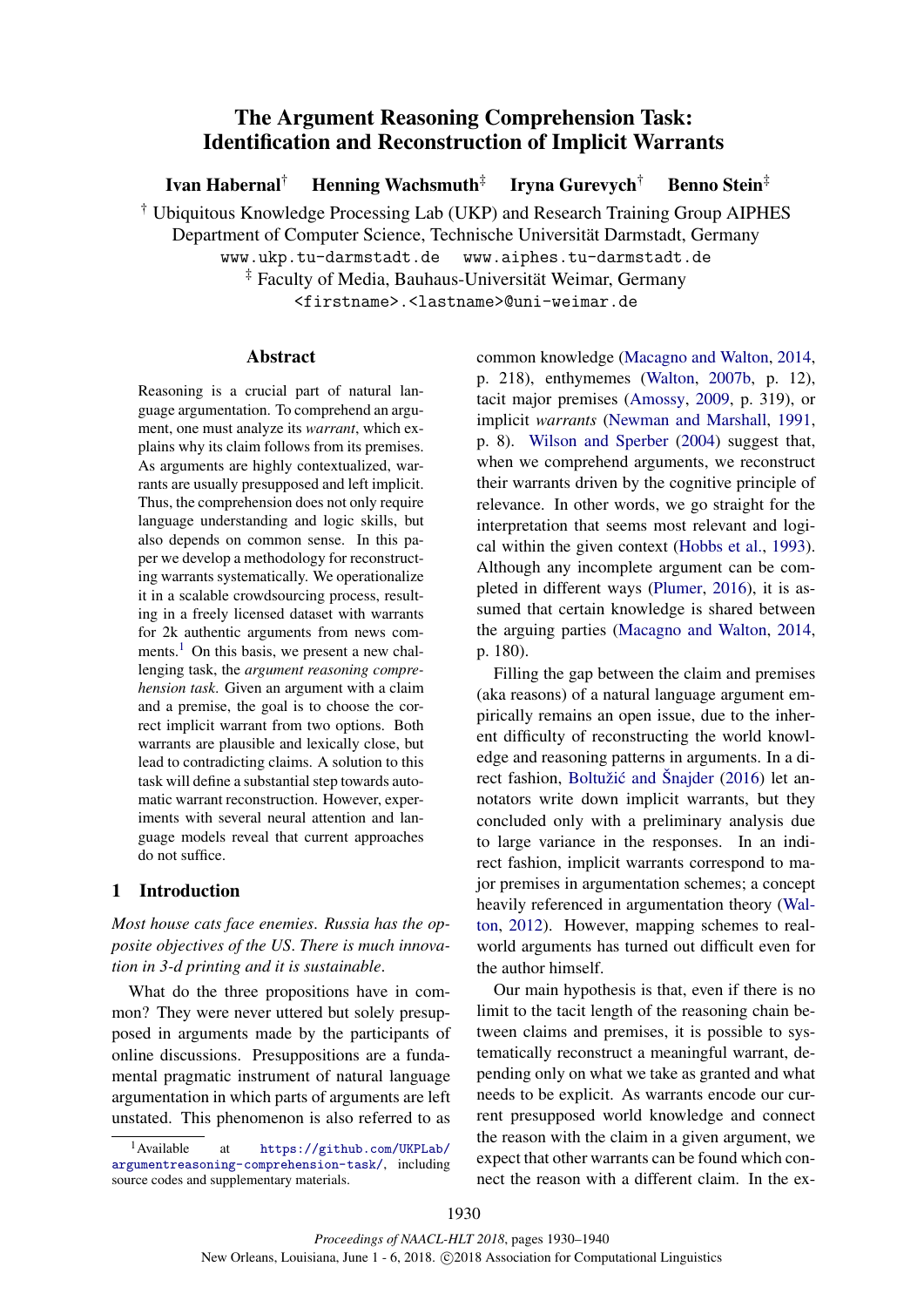Title: Is Marijuana a Gateway Drug? Description: Does using marijuana lead to the use of more dangerous drugs, making it too dangerous to legalize?

Reason: Milk isn't a gateway drug even though most people drink it as children. And since {*Warrant 1* | *Warrant 2*}, Claim: Marijuana is not a gateway drug.

 $\checkmark$  Warrant 1: milk is similar to marijuana

✗ Warrant 2: milk is not marijuana

Figure 1: Instance of the argument reasoning comprehension task. The correct warrant has to be identified. Notice the fallacious presupposed false analogy used by the author to make the argument.

treme case, there may exist an *alternative warrant* in which the same reason is connected to the opposite claim.

The intuition of alternative warrants is key to the systematic methodology that we develop in this paper for reconstructing a warrant for the original claim of an argument. In particular, we first 'twist' the stance of a given argument, trying to plausibly explain its reasoning towards the opposite claim. Then, we twist the stance back and use a similar reasoning chain to come up with a warrant for the original argument. As we discuss further below, this works for real-world arguments with a missing piece of information that is taken for granted and considered as common knowledge, yet, would lead to the opposite stance if twisted.

We demonstrate the applicability of our methodology in a large crowdsourcing study. The study results in 1,970 high-quality instances for a new task that we call *argument reasoning comprehension*: Given a reason and a claim, identify the correct warrant from two opposing options. An example is given in Figure 1. A solution to this task will represent a substantial step towards automatic warrant reconstruction. However, we present experiments with several neural attention and language models which reveal that current approaches based on the words and phrases in arguments and warrants do not suffice to solve the task.

The main contributions of this paper are (1) a *methodology* for obtaining implicit warrants realized by means of scalable crowdsourcing and (2) a new *task* along with a high-quality dataset. In addition, we provide (a) 2,884 user-generated arguments annotated for their stance, covering 50+ controversial topics, (b) 2,026 arguments with annotated reasons supporting the stance, (c) 4,235 rephrased reason gists, useful for argument summarization and sentence compression, and (d) a

method for checking the reliability of crowdworkers in document and span labeling using traditional inter-annotator agreement measures.

# 2 Related Work

It is widely accepted that an argument consists of a *claim* and one or more *premises* (reasons) (Damer, 2013). Toulmin (1958) elaborated on a model of argument in which the reason supports the claim on behalf of a *warrant*. The abstract structure of an argument then is  $Reason \rightarrow$  (since) *Warrant*  $\rightarrow$ (therefore) *Claim*. The warrant takes the role of an inference rule, similar to the *major premise* in Walton's terminology (Walton, 2007a).

In principle, the chain  $Reason \rightarrow Warren \rightarrow$ *Claim* is applicable to deductive arguments and syllogisms, which allows us to validate arguments properly formalized in propositional logic. However, most natural language arguments are in fact inductive (Govier, 2010, p. 255) or defeasible (Walton, 2007b, p. 29). $^2$  Accordingly, the unsuitability of formal logic for natural language arguments has been discussed by argumentation scholars since the 1950's (Toulmin, 1958). To be clear, we do not claim that arguments cannot be represented logically (e.g., in predicate logic), however the drift to *informal logic* in the 20th century makes a strong case that natural language argumentation is more than modus ponens (van Eemeren et al., 2014).

In argumentation theory, the notion of a *warrant* has also been contentious. Some argue that the distinction of warrants from premises is clear only in Toulmin's examples but fails in practice, i.e., it is hard to tell whether the reason of a given argument is a premise or a warrant (van Eemeren et al., 1987, p. 205). However, Freeman (2011) provides alternative views on modeling an argument. Given a claim and two or more premises, the argument structure is *linked* if the reasoning step involves the logical conjunction of the premises. If we treat a warrant as a simple premise, then the linked structure fits the intuition behind Toulmin's model, such that premise and warrant combined give support to the claim. For details, see (Freeman, 2011, Chap. 4).

<sup>2</sup>A recent empirical example is provided by Walker et al. (2014) who propose possible approaches to identify patterns of inference from premises to claims in vaccine court cases. The authors conclude that it is extremely rare that a reasoning is explicitly laid out in a deductively valid format.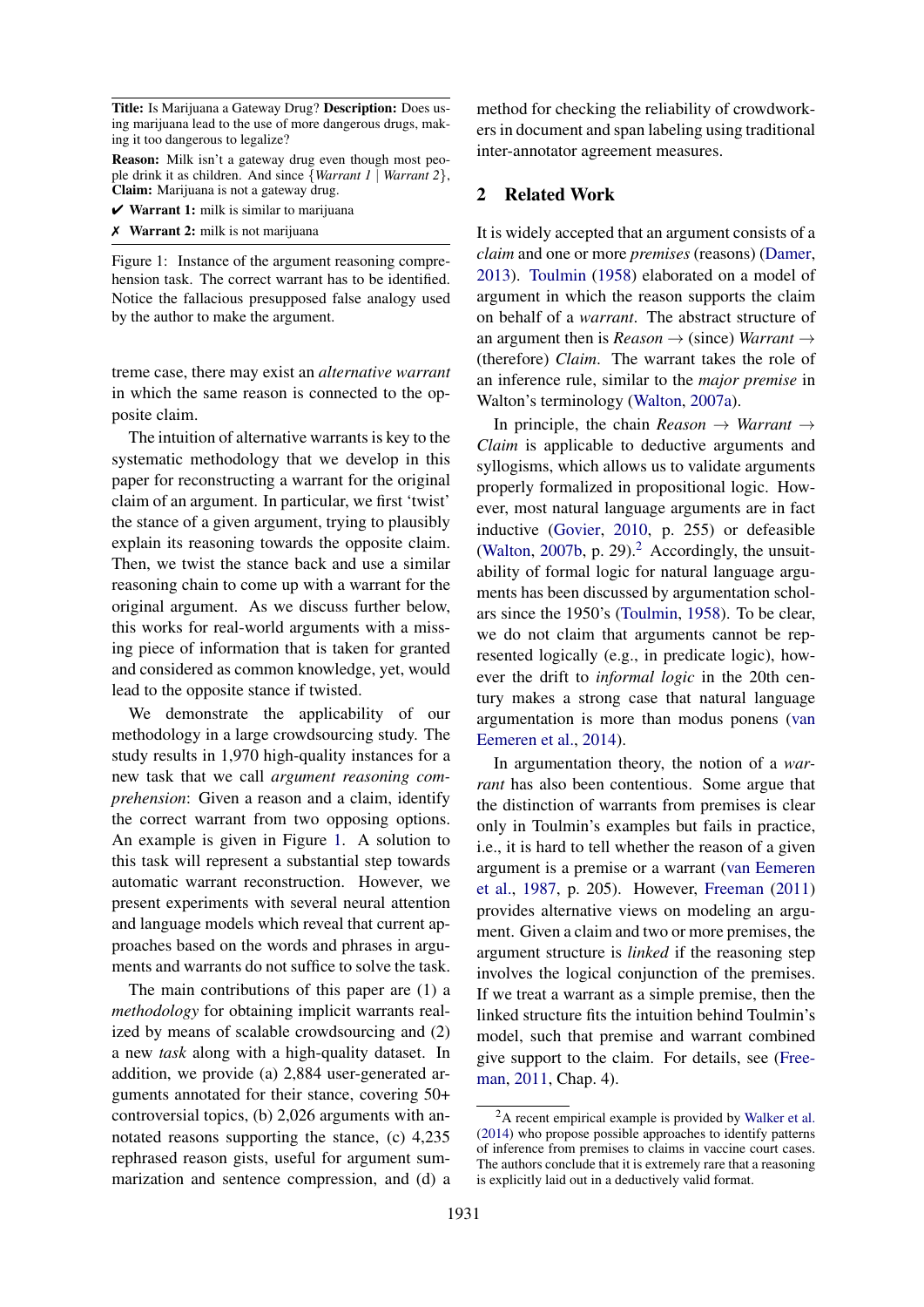What makes comprehending and analyzing arguments hard is that claims and warrants are usually implicit (Freeman, 2011, p. 82). As they are 'taken for granted' by the arguer, the reader has to infer the contextually most relevant content that she believes the arguer intended to use. To this end, the reader relies on common sense knowledge (Oswald, 2016; Wilson and Sperber, 2004).

The reconstruction of implicit premises has already been faced in computational approaches. In light of the design of their argument diagramming tool, Reed and Rowe (2004) pointed out that the automatic reconstruction is a task that skilled analysts find both taxing and hard to explain. More recently, Feng and Hirst (2011) as well as Green (2014) outlined the reconstruction of missing enthymemes or warrants as future work, but they never approached it since. To date, the most advanced attempt in this regard is from Boltužić and Snajder  $(2016)$ . The authors let annotators 'reconstruct' several propositions between premises and claims and investigated whether the number of propositions correlates with the semantic distance between the claim and the premises. However, they conclude that the written warrants heavily vary both in depth and in content. By contrast, we explore cases with a missing single piece of information that is considered as common knowledge, yet leading to the opposite conclusion if twisted. Recently, Becker et al. (2017) also experimented with reconstructing implicit knowledge in short German argumentative essays. In contrast to our work, they used expert annotators who iteratively converged to a single proposition.

As the task we propose involves natural language comprehension, we also review relevant work outside argumentation here. In particular, the goal of the semantic inference task *textual entailment* is to classify whether a proposition entails or contradicts a hypothesis (Dagan et al., 2009). A similar task, *natural language inference*, was boosted by releasing the large SNLI dataset (Bowman et al., 2015) containing 0.5M entailment pairs crowdsourced by describing pictures. While the understanding of semantic inference is crucial in language comprehension, argumentation also requires coping with phenomena beyond semantics. Rajpurkar et al. (2016) presented a large dataset for reading comprehension by answering questions over Wikipedia articles (SQuAD). In an analysis of this dataset Sugawara and Aizawa (2016)

found, though, that only 6.2% of the questions require causal reasoning, 1.2% logical reasoning, and 0% analogy. In contrast, these reasoning types often make up the core of argumentation (Walton, 2007a). Mostafazadeh et al. (2016) introduced the *cloze story test*, in which the appropriate ending of a narrative has to be selected automatically. The overall context of this task is completely different to ours. Moreover, the narratives were written from scratch by explicitly instructing crowd workers, whereas our data come from genuine argumentative comments. Common-sense reasoning was also approached by Angeli and Manning (2014) who targeted the inference of commonsense facts from a large knowledge base. Since their logical formalism builds upon an enhanced version of Aristotle's syllogisms, its applicability to natural language argumentation remains limited (see our discussion above). In contrast to our data source, a few synthetic datasets for general natural language reasoning have been recently introduced, such as answers to questions over a described physical world (Weston et al., 2016) or an evaluation set of 100 questions in the Winograd Schema Challenge (Levesque et al., 2012).

Finally, we note that, although being related, research on argument mining, argumentation quality, and stance classification is not in the immediate scope of this paper. For details on these, we therefore refer to recent papers from Lippi and Torroni (2016); Habernal and Gurevych (2017) or Mohammad et al. (2016).

#### 3 Argument Reasoning Comprehension

Let *R* be a reason for a claim *C*, both of which being propositions extracted from a natural language argument. Then there is a warrant *W* that justifies the use of *R* as support for *C*, but *W* is left implicit.

For example, in a discussion about whether declawing a cat should be illegal, an author takes the following position (which is her claim *C*): 'It should be illegal to declaw your cat'. She gives the following reason  $(R)$ : 'They need to use their claws for defense and instinct'.<sup>3</sup> The warrant *W* could then be 'If cat needs claws for instincts, declawing would be against nature' or similar. *W* remains implicit, because *R* already implies *C* quite obviously and so, according to common sense, any further explanation seems superfluous.

<sup>3</sup>The example is taken from our dataset introduced below.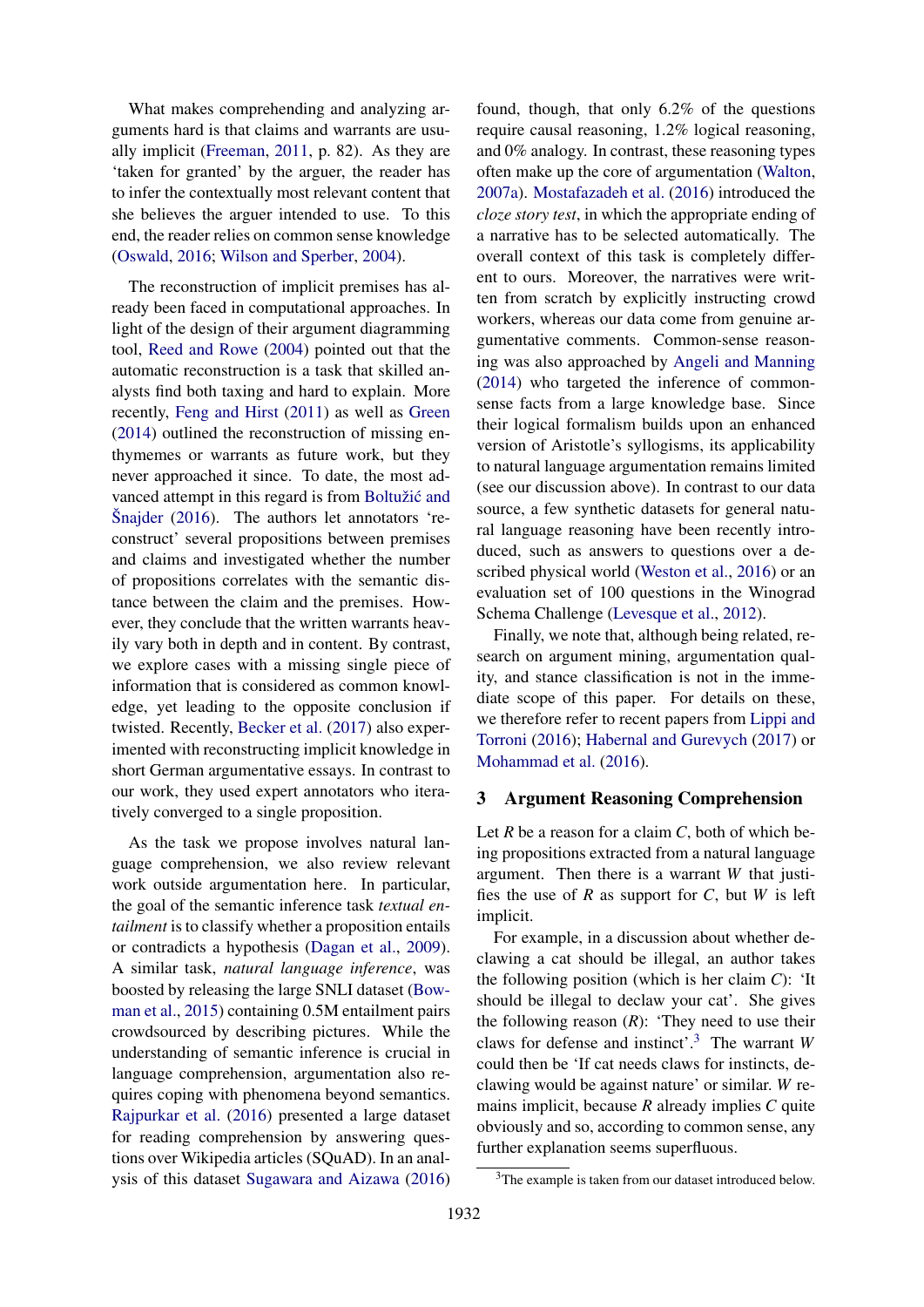Now, the question is how to find the warrant *W* for a given reason *R* and claim *C*. Our key hypothesis in the definition of the argument reasoning comprehension task is the existence of an *alternative warrant AW* that justifies the use of *R* as support for the opposite  $\neg C$  of the claim *C* (regardless of the question of how strong this justification is).

For the example above, assume that we 'twist' *C* to 'It should be *legal* to declaw your cat'  $(\neg C)$ but use the same reason *R*. Is it possible to come up with an alternative warrant *AW* that justifies *R*? In the given case, 'most house cats don't face enemies' would bridge *R* to  $\neg C$  quite plausibly. If we now use a reasoning based on *AW* but twist *AW* again such that it leads to the claim *C*, we get 'most house cats face enemies', which is a plausible warrant *W* for the original argument containing *R* and *C*. 4

Constructing an alternative warrant is not possible for all reason/claim pairs; in some reasons the arguer's position is deeply embedded. As a result, trying to give a plausible reasoning for the opposite claim  $\neg C$  either leads to nonsense or to a proposition that resembles a rebuttal rather than a warrant (Toulmin, 1958). However, if both *W* and *AW* are available, they usually capture the core of a reason's relevance and reveal the implicit presuppositions (examples follow further below).

Based on our key hypothesis, we define the argument reasoning comprehension task as:

*Given a reason R and a claim C along with the title and a short description of the debate they occur in, identify the correct warrant W from two candidates: the correct warrant W and an incorrect alternative warrant AW.*

An instance of the task is thus basically given by a tuple (*R*,*C*,*W*,*AW*). The debate title and description serve as the context of *R* and *C*. As it is binary, we propose to evaluate the task using accuracy.

#### 4 Reconstruction of Implicit Warrants

We now describe our methodology to systematically reconstruct implicit warrants, along with the scalable crowdsourcing process that operationalizes the methodology. The result of the process is a dataset with authentic instances (*R*,*C*,*W*,*AW*) of the argument reasoning comprehension task.

## 4.1 Source Data

Instead of extending an existing dataset, we decided to create a new one from scratch, because we aimed to study a variety of controversial issues in user-generated web comments and because we sought for a dataset with a permissive license.

As a source, we opted for the *Room for De*bate section of the New York Times.<sup>5</sup> It provides authentic argumentation on contemporary issues with good editorial work and moderation — as opposed to debate portals such as *createdebate.com*, where classroom assignments, silly topics, and bad writing prevail. We manually selected 188 debates with polar questions in the title. These questions are controversial and provoking, giving a stimulus for stance-taking and argumentation.<sup>6</sup> For each debate we created two explicit opposing claims, e.g., 'It should be illegal to declaw your cat' and 'It should be legal to declaw your cat'. We crawled all comments from each debate and sampled about 11k high-ranked, root-level comments.<sup>7</sup>

## 4.2 Methodology and Crowdsourcing Process

The methodology we propose consists of eight consecutive steps that are illustrated in Figure 2 and detailed below. Each step can be operationalized with crowdsourcing. For our dataset, we performed crowdsourcing on 5,000 randomly sampled comments using Amazon Mechanical Turk (AMT) from December 2016 to April 2017. Before, each comment was split into elementary discourse units (EDUs) using SistaNLP (Surdeanu et al., 2015).

1. Stance Annotation For each comment, we first classify what stance it is taking (recall that we always have two explicit claims with opposing stance). Alternatively, it may be neutral (consider-

<sup>&</sup>lt;sup>4</sup>This way, we also reveal the weakness of the original argument that was hidden in the implicit premise. It can be challenged by asking the arguer whether house cats really face enemies.

<sup>5</sup>https://www.nytimes.com/roomfordebate

<sup>&</sup>lt;sup>6</sup>Detailed theoretical research on polar and alternative questions can be found in (van Rooy and Šafářová, 2003); Asher and Reese (2005) analyze bias and presupposition in polar questions.

 $7$ To remove 'noisy' candidates, we applied several criteria, such as the absence of quotations or URLs and certain lengths. For details, see the source code we provide. We did not check any quality criteria of arguments, as this was not our focus; see, e.g., (Wachsmuth et al., 2017) for argumentation quality.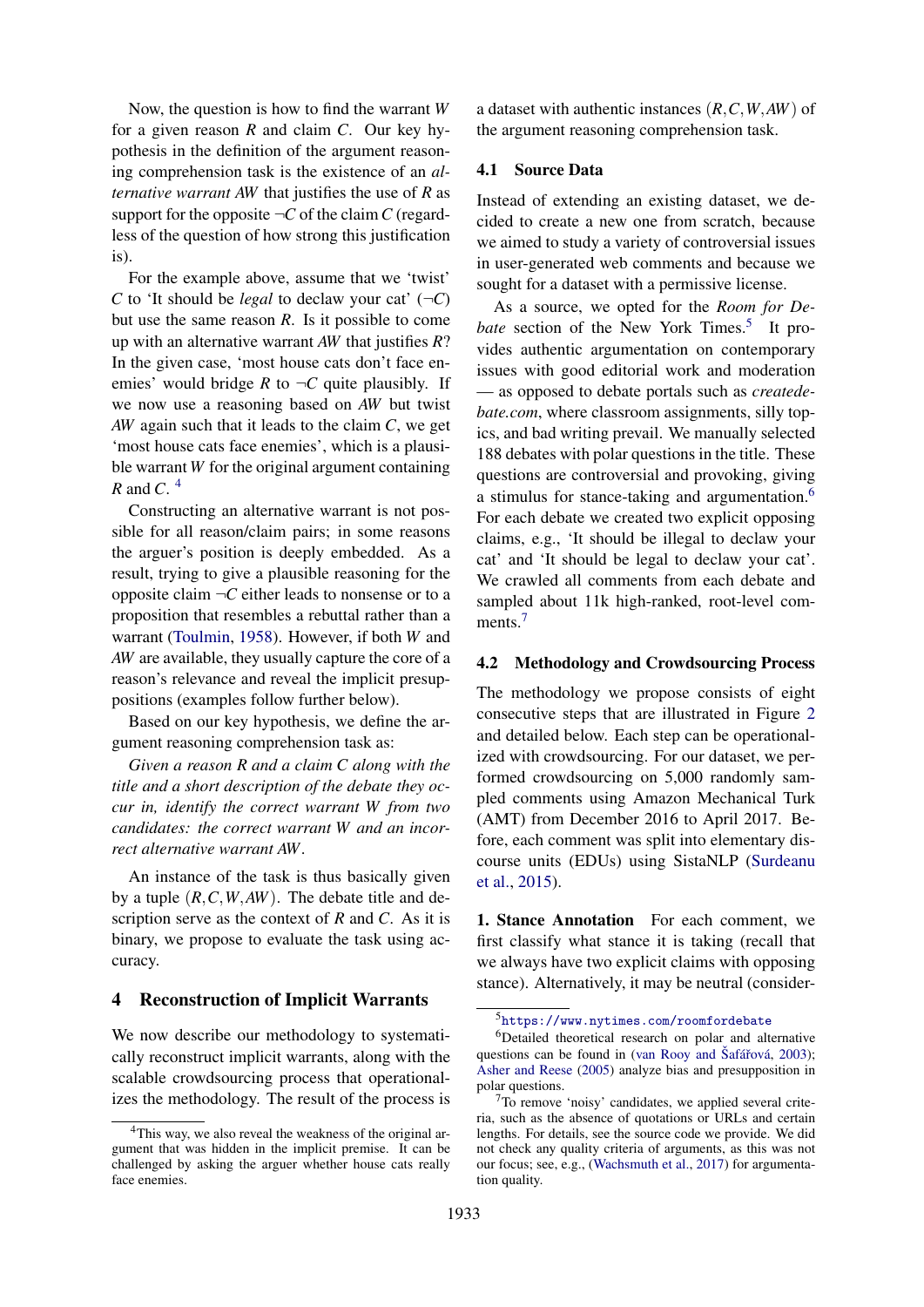

Figure 2: Overview of the methodology of reconstructing implicit warrants for argument reasoning comprehension.

ing both sides) or may not take any stance.<sup>8</sup>

All 2,884 comments in our dataset classified as stance-taking by the crowdworkers were then also annotated as to whether being sarcastic or ironic; both pose challenges in analyzing argumentation not solved so far (Habernal and Gurevych, 2017).

2. Reason Span Annotation For all comments taking a stance, the next step is to select those spans that give a reason for the claim (with a single EDU as the minimal unit).

In our dataset, the workers found 5,119 reason spans, of which 2,026 lay within arguments. About 40 comments lacked any explicit reason.

3. Reason Gist Summarization This new task is, in our view, crucial for downstream annotations. Each reason from the previous step is rewritten, such that the reason's gist in the argument remains the same but the clutter is removed (examples are given in the supplementary material which is available both in the ACL Anthology and the project GitHub site). Besides, wrongly annotated reasons are removed in this step. The result is pairs of reason *R* and claim *C*.

All 4,294 gists in our dataset were summarized under Creative Commons Zero license (CC-0).

4. Reason Disambiguation Within our methodology, we need to be able to identify to what extent a reason itself implies a stance: While '*C* because *R*' allows for many plausible interpretations (as discussed above), whether  $R \to C$  or  $R \to \neg C$ depends on how much presupposition is encoded in *R*. In this step, we decide which claim (*C* or  $\neg C$ ) is most plausible for *R*, or whether both are

similarly plausible (in the given data, respective reasons turned out to be rather irrelevant though).

We used only those 1,955 instances where *R* indeed implied *C* according to the workers, as this suggests at least some implicit presupposition in *R*.

5. Alternative Warrant This step is the trickiest, since it requires both creativity and 'brain twisting'. As exemplified in Section 3, a plausible explanation needs to be given why *R* supports  $\neg C$ (i.e., the alternative warrant *AW*). Alternatively, this may be classified as being impossible.

Exact instructions for our workers can be found in the provided sources. All 5,342 alternative warrants in our dataset are written under CC-0 license.

6. Alternative Warrant Validation As the previous step produces largely uncontrolled writings, we validate each fabricated alternative warrant *AW* as to whether it actually relates to the reason *R*. To this end, we show *AW* and  $\neg C$  together with two alternatives: *R* itself and a distracting reason. Only instances with correctly validated *R* are kept.

For our dataset, we sampled the distracting reason from the same debate topic, using the most dissimilar to  $R$  in terms of skip-thought vectors (Kiros et al., 2015) and cosine similarity. We kept 3,791 instances, for which the workers also rated how 'logical' the explanation of *AW* was (0– 2 scale).

7. Warrant For Original Claim This step refers to the second task in the example from Section 3: Given *R* and *C*, make minimal modifications to the alternative warrant *AW*, such that it becomes an actual warrant *W* (i.e., such that  $R \rightarrow W \rightarrow C$ ).

For our dataset, we restricted this step to those 2,613 instances that had a 'logic score' of at least 0.68 (obtained from the annotations mentioned

<sup>&</sup>lt;sup>8</sup>We also experimented with approaching the annotations top-down starting by annotating explicit claims, but the results were unsatisfying. This is in line with empirical observations made by Habernal and Gurevych (2017) who showed that the majority of claims in user-generated arguments are implicit.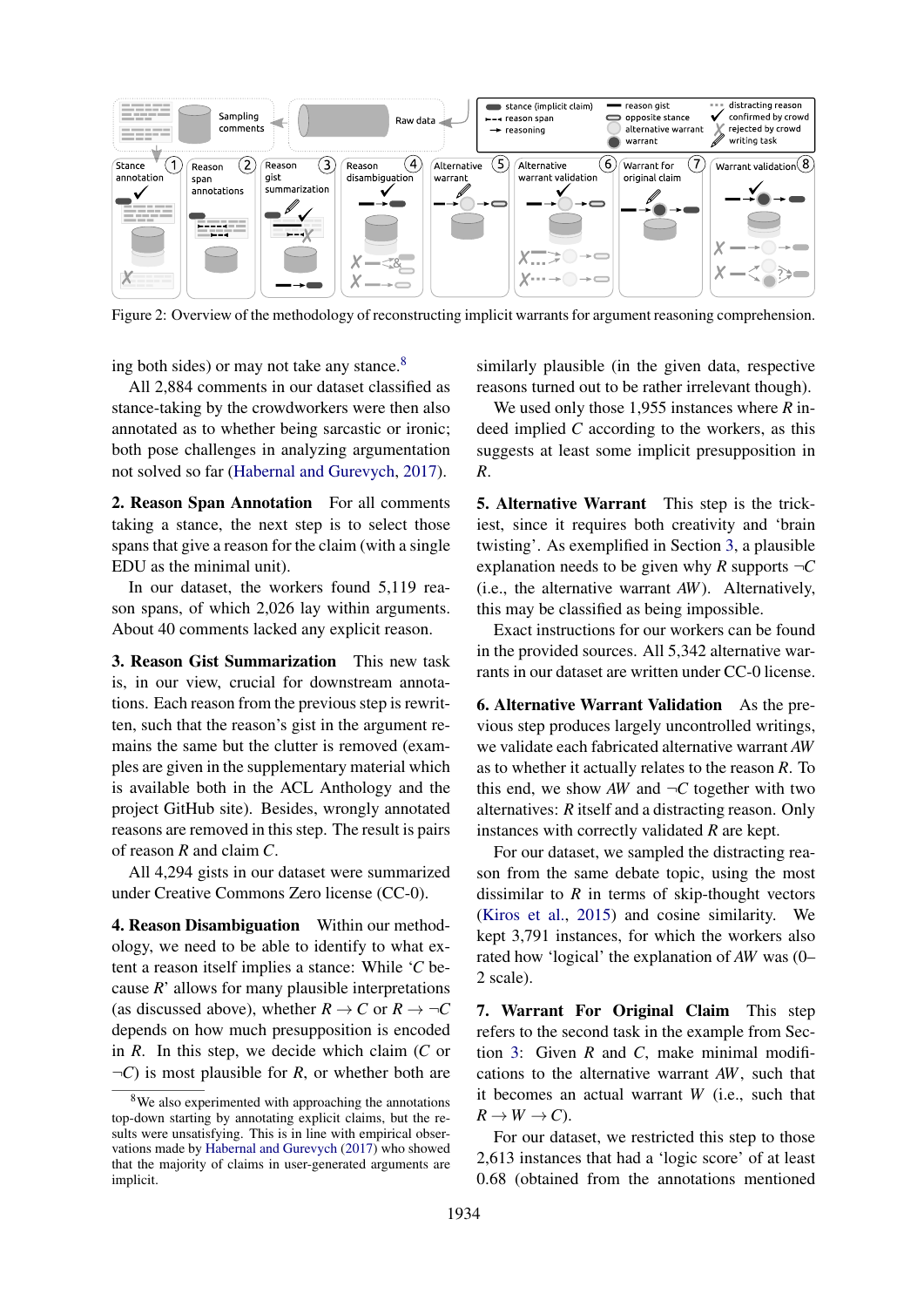above), in order to filter out nonsense alternative warrants. All resulting 2,447 warrants were written by the workers again under CC0 license.

8. Warrant Validation To ensure that each tuple (*R*,*C*,*W*,*AW*) allows only one logical explanation (i.e., either  $R \to W \to C$  or  $R \to AW \to C$  is correct, not both), all instances are validated again.

Disputed cases in the dataset (according to our workers) were fixed by an expert to ensure quality. We ended up with 1,970 instances to be used for the argument reasoning comprehension task.

### 4.3 Agreement and Dataset Statistics

To strictly assess quality in the entire crowdsourcing process, we propose an evaluation method that enables 'classic' inter-annotator agreement measures for crowdsourcing, such as Fleiss'  $\kappa$  or Krippendorff's  $\alpha$ . Applying  $\kappa$  and  $\alpha$  directly to crowdsourced data has been disputed (Passonneau and Carpenter, 2014). For estimating gold labels from the crowd, several models have been proposed; we rely on MACE (Hovy et al., 2013). Given a number of noisy workers, MACE outputs best estimates, outperforming simple majority votes. At least five workers are recommended for a crowdsourcing task, but how reliable is the output really?

We hence collected 18 assignments per item and split them into two groups (9+9) based on their submission time. We then considered each group as an independent crowdsourcing experiment and estimated gold labels using MACE for each group, thus yielding two 'experts from the crowd.' Having two independent 'experts' from the crowd allowed us to compute standard agreement scores. We also varied the size of the sub-sample from each group from 1 to 9 by repeated random sampling of assignments. This revealed how the score varies with respect to the crowd size per 'expert'.

Figure 3 shows the Cohen's  $\kappa$  agreement for stance annotation with respect to the crowd size computed by our method. As MACE also includes a threshold for keeping only the most confident predictions in order to benefit precision, we tuned this parameter, too. Deciding on the number of workers per task is a trade-off between the desired quality and the budget. For example, reason span annotation is a harder task; however, the results for six workers are comparable to those for the expert annotations of Habernal and Gurevych  $(2017)$ .<sup>9</sup>



Figure 3: Cohen's  $\kappa$  agreement for stance annotation on 98 comments. As a trade-off between reducing costs (i.e., discarding fewer instances) and increasing reliability, we chose 5 annotators and a threshold of 0.95 for this task, which resulted in  $\kappa = 0.58$  (moderate to substantial agreement).

Table 1 lists statistics of the entire crowdsourcing process carried out for our dataset, including tasks for which we created data as a by-product.

#### 4.4 Examples

Below, we show three examples in which implicit common-sense presuppositions were revealed during the construction of the alternative warrant *AW* and the original warrant *W*. For brevity, we omit the debate title and description here. A full walkthrough example is found in the supplementary material.

- *R*: Cooperating with Russia on terrorism ignores Russia's overall objectives.
- *C*: Russia cannot be a partner.
- *AW*: Russia has the same objectives of the US.
- *W*: Russia has the opposite objectives of the US.
- *R*: Economic growth needs innovation.
- *C*: 3-D printing will change the world.
- *AW*: There is no innovation in 3-d printing since it's unsustainable.
- *W*: There is much innovation in 3-d printing and it is sustainable.
- *R*: College students have the best chance of knowing history.
- *C*: College students' votes do matter in an election.
- *AW*: Knowing history doesn't mean that we will repeat it.
- *W*: Knowing history means that we won't repeat it.

#### 5 Experiments

Given the dataset, we performed first experiments to assess the complexity of argument reasoning comprehension. To this end, we split the 1,970 instances into three sets based on the year of the de-

<sup>&</sup>lt;sup>9</sup>The supplementary material contains a detailed figure;

not to be confused with Figure 3 which refers to stance annotation.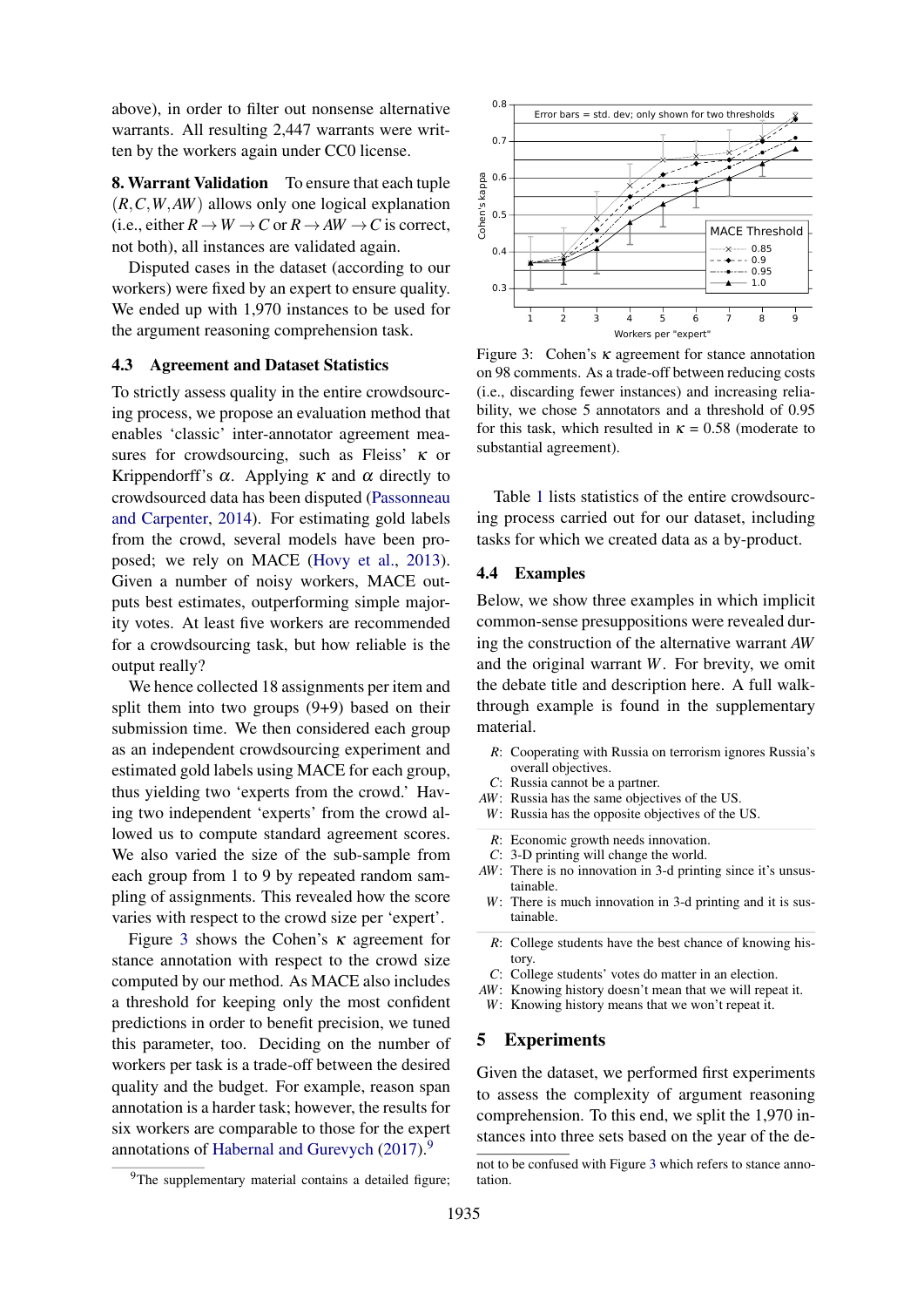| # | <b>Methodology Step</b>               | <b>Input Sata</b>                                                        | <b>Size</b> | <b>Output Data</b>                                                           | <b>Size</b>      | <b>Quality Assurance</b>                                | <b>Use of Data</b>                                                                                  |
|---|---------------------------------------|--------------------------------------------------------------------------|-------------|------------------------------------------------------------------------------|------------------|---------------------------------------------------------|-----------------------------------------------------------------------------------------------------|
|   | Stance annotation                     | Comment, topic                                                           | 5.000       | Stance-taking<br>arguments                                                   | 2,884            | Cohen's $\kappa$ 0.58                                   | Argument stance<br>detection: sarcastic<br>argument detection                                       |
|   | Reason span annotation                | Stance-taking argument                                                   | 2,884       | Reason spans (in<br>arguments)                                               | 5,119<br>(2,026) | Krippendorff's $\alpha_{11}$ 0.51                       | Argument component<br>detection; argumentative<br>text segmentation                                 |
| 3 | Reason gist<br>summarization          | Claim, reason span                                                       | 5.119       | Summarized reason<br>gists (in arguments)                                    | 4,294<br>(1,927) | <b>Oualified</b> workers.<br>manual inspection          | Abstractive argument<br>summarization: reason<br>clustering; empirical<br>analysis of controversies |
| 4 | Reason disambiguation                 | Reason gist, both claims                                                 | 4,235       | Reasons implying<br>original stance                                          | 1,955            | Cohen's $\kappa$ 0.42<br>(task-important<br>categories) | Argument component<br>stance detection                                                              |
| 5 | Writing alternative<br>warrant        | Reason gist, opposing<br>claim                                           | 1.955       | Fabricated warrant for<br>reason and opposing<br>claim                       | 5,342            | <b>Oualified</b> workers.<br>manual inspection          |                                                                                                     |
| 6 | Alternative warrant<br>validation     | Opposing claim,<br>alternative warrant.<br>reason, distracting<br>reason | 5.342       | Plausible triple of<br>reason, alternative<br>warrant, and opposing<br>claim | 3.791            | $\sim$                                                  | Reason/Warrant<br>relevance detection                                                               |
| 7 | Writing warrant for<br>original claim | Claim. reason.<br>alternative warrant                                    | $2.613*$    | Warrant similar to<br>alternative warrant for<br>reason and claim            | 2.447            | <b>Oualified</b> workers.<br>manual inspection          |                                                                                                     |
| 8 | Warrant validation                    | Claim, reason, warrant,<br>alternative warrant                           | 2,447       | Validated triple of<br>reason, warrant, and<br>claim                         | 1,970            | Qualified workers,<br>experts for hard cases            | Argument reasoning<br>comprehension (our<br>main task)                                              |

Table 1: Details and statistics of the datasets resulting from the eight steps of our methodology implemented in a crowdsourcing process. \*Input instances were filtered by their 'logic score' assigned in Step 6, such that the weakest 30% were discarded. A more detailed description is available in the readme file of the source code.

bate they were taken from: 2011–2015 became the training set (1,210 instances), 2016 the development set (316 instances), and 2017 the test set (444 instances). This follows the paradigm of learning on past data and predicting on new ones. In addition, it removes much lexical and topical overlap.

# 5.1 Human Upper Bounds

To evaluate human upper bounds for the task, we sampled 100 random questions (such as those presented in Section 4.4) from the test set and distributed them among 173 participants of an AMT survey. Every participant had to answer 10 questions. We also asked the participants about their highest completed education (six categories) and the amount of formal training they have in reasoning, logic, or argumentation (no training, some, or extensive). In addition, they specified for each question how familiar they were with the topic (3 point scale).

How Hard is the Task for Humans? It depends, as shown in Figure 4. Whereas education had almost negligible influence on the performance, the more extensive formal training in reasoning the participants had, the higher their score was. Overall, 30 of the 173 participants scored 100%. The mean score for those with extensive



Figure 4: Human upper bounds on the argument reasoning comprehension task with respect to education and formal training in reasoning, logic, or argumentation. For each configuration, the mean values are displayed together with the number of participants (above the bar) and with their standard deviations (error bars).

formal training was 90.9%. For all participants, the mean was 79.8%. However, we have to note that some of the questions are more difficult than others, for which we could not control explicitly.

Does Topic Familiarity Affect Human Performance? Not really, i.e., we found no significant (Spearman) correlation between the mean score and familiarity of a participant in almost all education/training configurations. This suggests that ar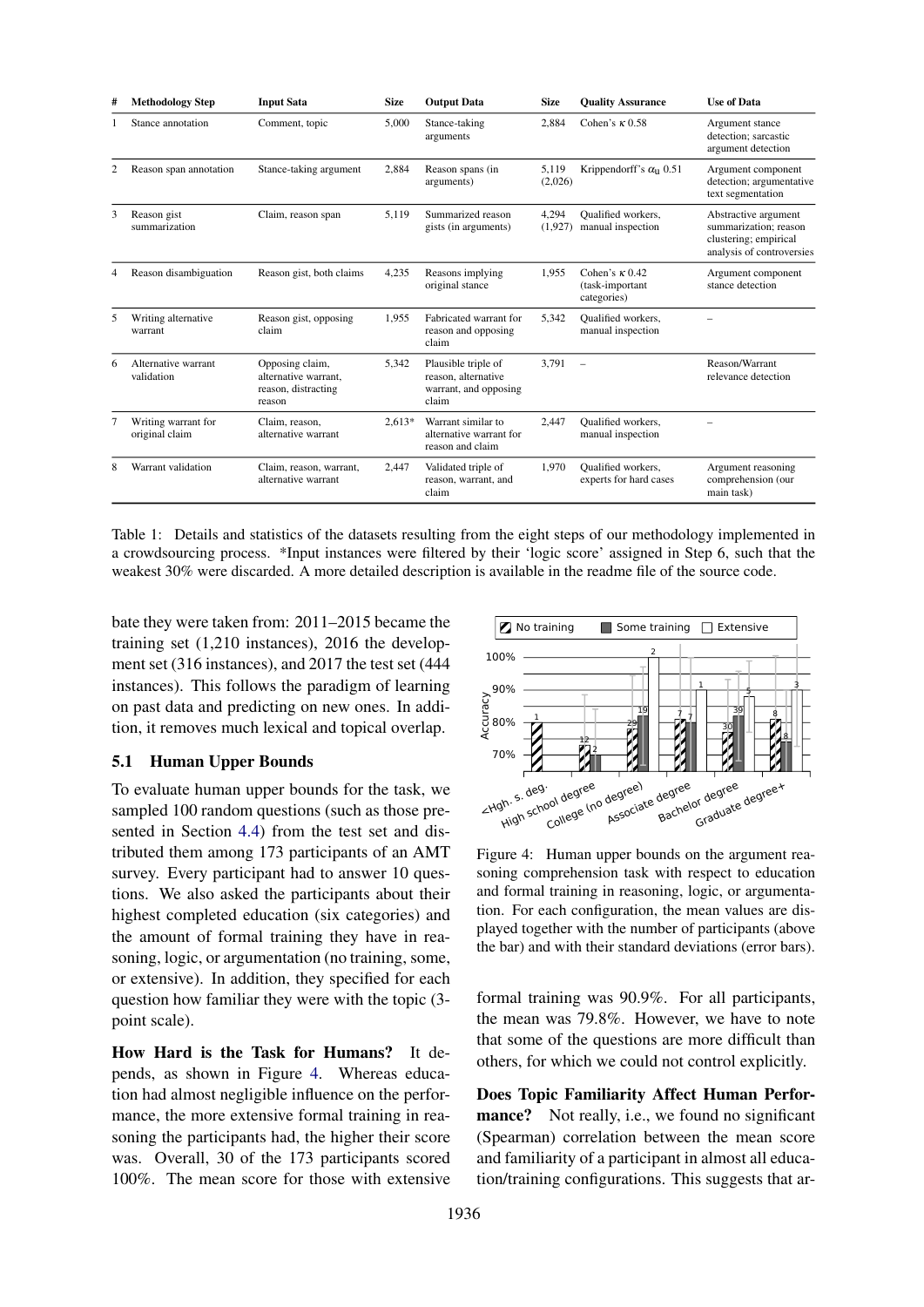gument reasoning comprehension skills are likely to be independent of topic-specific knowledge.

#### 5.2 Computational Models

To assess the complexity of computationally approaching argument reasoning comprehension, we carried out first experiments with systems based on the following models.

The simplest considered model was the *random baseline*, which chooses either of the candidate warrants of an instance by chance. As another baseline, we used a 4-gram Modified Kneser-Ney *language model* trained on 500M tokens (100k vocabulary) from the C4Corpus (Habernal et al., 2016). The effectiveness of language models was demonstrated by Rudinger et al. (2015) for the narrative cloze test where they achieved state-ofthe-art results. We computed log-likelihood of the candidate warrants and picked the one with lower score.<sup>10</sup>

To specifically appoach the given task, we implemented two neural models based on a bidirectional LSTM. In the standard *attention* version, we encoded the reason and claim using a BiL-STM and provided it as an attention vector after max-pooling to LSTM layers from the two available warrants  $W_0$  and  $W_1$  (corresponding to  $W$  and *AW*, see below). Our more elaborated version used *intra-warrant attention*, as shown in Figure 5. Both versions were also extended with the debate title and description added as context to the attention layer (*w/ context*). We trained the resulting four models using the ADAM optimizer, with heavy dropout  $(0.9)$  and early stopping  $(5)$ epochs), tuned on the development set. Input embeddings were pre-trained word2vec's (Mikolov et al., 2013). We ran each model three times with random initializations.

To evaluate all systems, each instance in our dataset is represented as a tuple  $(R, C, W_0, W_1)$  with a label (0 or 1). If the label is 0,  $W_0$  is the correct warrant, otherwise  $W_1$ . Recall that we have two warrants *W* and *AW* whose correctness depends on the claim: *W* is correct for *R* and the original claim *C*, whereas *AW* would be correct for *R* and the opposite claim  $\neg C$ . We thus doubled the training data by adding a permuted instance  $(R, C, W_1, W_0)$  with the respective correct label; this led to increased performance. The overall



Figure 5: Intra-warrant attention. Only the attention vector for the warrant  $W_1$  is shown; the attention vector for *W*<sup>0</sup> is constructed analogously. Grey areas represent a modification with additional context.

results of all approaches (humans and systems) are shown in Table 2. Intra-warrant attention with rich context outperforms standard neural models with a simple attention, but it only slightly beats the language model on the dev set. The language model is basically random on the test set.

A manual error analysis of 50 random wrong predictions (a single run of the best-performing system on the dev set) revealed no explicit pattern of encountered errors. Drawing any conclusions is hard given the diversity of included topics and the variety of reasoning patterns. A possible approach would be to categorize warrants using, e.g., argumentation schemes (Walton et al., 2008) and break down errors accordingly. However, this is beyond the scope here and thus left for future work.

Can We Benefit from Alternative Warrants and Opposite Claims? Since the reasoning chain  $R \rightarrow AW \rightarrow \neg C$  is correct, too, we also tried adding respective instances to the training set (thus doubling the size). In this configuration, however, the neural models failed to learn anything better than a random guess. The reason behind is probably that the opposing claims are lexically very close, usually negated, and the models cannot pick this up. This underlines that argument reasoning comprehension cannot be solved by simply looking at the occurring words or phrases.

## 6 Conclusion and Outlook

We presented a new task called *argument reasoning comprehension* that tackles the core of reasoning in natural language argumentation — im-

<sup>10</sup>This might seem counterintuitive, but since *W* is created by rewriting *AW*, it may suffer from some dis-coherency, which is then caught by the language model.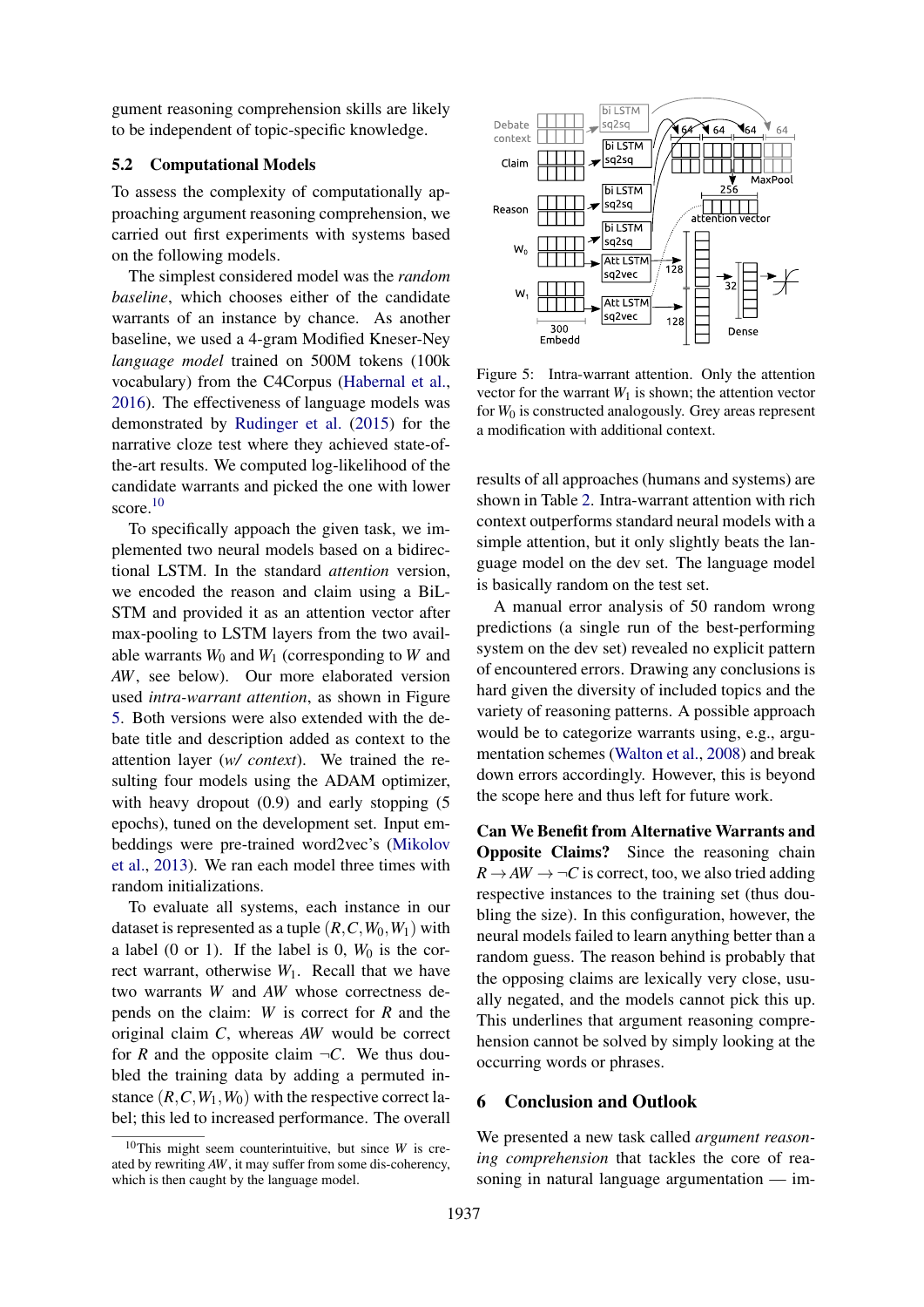| Approach                                                                                       | $(\pm)$<br>Dev                                   | <b>Test</b> $(\pm)$                                   |
|------------------------------------------------------------------------------------------------|--------------------------------------------------|-------------------------------------------------------|
| Human average<br>Human w/ training in reasoning                                                |                                                  | .798.162<br>.909 .114                                 |
| Random baseline<br>Language model                                                              | .473.039<br>.617                                 | .491 .031<br>.500                                     |
| Attention<br>Attention w/context<br>Intra-warrant attention<br>Intra-warrant attent, w/context | .006<br>.488<br>.502<br>.638<br>.024<br>.637.040 | .513 .012<br>.031 .512 .014<br>.556 .016<br>.560 .055 |

Table 2: Accuracy of each approach (humans and systems) on the development set and test set, respectively.

plicit warrants. Moreover, we proposed a methodology to systematically reconstruct implicit warrants in eight consecutive steps. So far, we implemented the methodology in a manual crowdsourcing process, along with a strategy that enables standard inter-annotator agreement measures in crowdsourcing.

Following the process, we constructed a new dataset with 1,970 instances for the task. This number might not seem large (e.g., compared to 0.5M from SNLI), but tasks with hand-crafted data are of a similar size (e.g., 3,744 Story Cloze Test instances). Also, the crowdsourcing process is scalable and is limited only by the budget. $^{11}$  Moreover, we created several data 'byproducts' that are valuable for argumentation research: 5,000 comments annotated with stance, which outnumbers the 4,163 tweets for stance detection of Mohammad et al. (2016); 2,026 arguments with 4,235 annotated reasons, which is six times larger than the 340 documents of Habernal and Gurevych (2017); and 4,235 summarized reason gists — we are not aware of any other handcrafted dataset for abstractive argument summarization built upon authentic arguments.

Based on the dataset, we evaluated human performance in argument reasoning comprehension. Our findings suggest that the task is harder for people without formal argumentation training, while being solvable without knowing the topic. We also found that neural attention models outperform language models on the task.

In the short run, we plan to draw more attention to this topic by running a SemEval 2018 shared task.<sup>12</sup> A deep qualitative analysis of the warrants from the theoretical perspective of reasoning patterns or argumentation schemes is also necessary. In the long run, an automatic generation and validation warrants can be understood as the ultimate goal in argument evaluation. It has been claimed that for reconstructing and evaluating natural language arguments, one has to fully 'roll out' their implicit premises (van Eemeren et al., 2014, Chap. 3.2) and leverage knowledge bases (Wyner et al., 2016). We believe that a system that can distinguish between the wrong and the right warrant given its context will be helpful in filtering out good candidates in argument reconstruction.

For the moment, we just made a first empirical step towards exploring how much common-sense reasoning is necessary in argumentation and how much common sense there might be at all.

#### Acknowledgments

This work has been supported by the ArguAna Project GU 798/20-1 (DFG), and by the DFGfunded research training group "Adaptive Preparation of Information form Heterogeneous Sources" (AIPHES, GRK 1994/1).

# References

- Ruth Amossy. 2009. The New Rhetoric's Inheritance. Argumentation and Discourse Analysis. *Argumentation* 23(3):313–324. https://doi.org/ 10.1007/s10503-009-9154-y.
- Gabor Angeli and Christopher D Manning. 2014. NaturalLI: Natural Logic Inference for Common Sense Reasoning. In *Proceedings of the 2014 Conference on Empirical Methods in Natural Language Processing (EMNLP)*. Association for Computational Linguistics, Doha, Qatar, pages 534–545. http: //www.aclweb.org/anthology/D14-1059.
- Nicholas Asher and Brian Reese. 2005. Negative Bias in Polar Questions. In Emar Maier, Corien Bary, and Janneke Huitink, editors, *Proceedings of Sinn und Bedeutung (SuB9)*. Nijmegen Centre of Semantics, Nijmegen, NL, pages 30–43.
- Maria Becker, Michael Staniek, Vivi Nastase, and Anette Frank. 2017. Enriching Argumentative Texts with Implicit Knowledge. In *Proceedings of NLDB*. Springer International Publishing, Liége, Belgium, pages 84–96. https://doi.org/10. 1007/978-3-319-59569-6\_9.
- Filip Boltužić and Jan Šnajder. 2016. Fill the Gap! Analyzing Implicit Premises between Claims from Online Debates. In *Proceedings of the Third Workshop on Argument Mining*. Association for Computational Linguistics, Berlin, Germany, pages 124– 133.

 $11$ In our case, the total costs were about \$6,000 including bonuses and experiments with the workflow set-up.

<sup>12</sup>https://competitions.codalab.org/ competitions/17327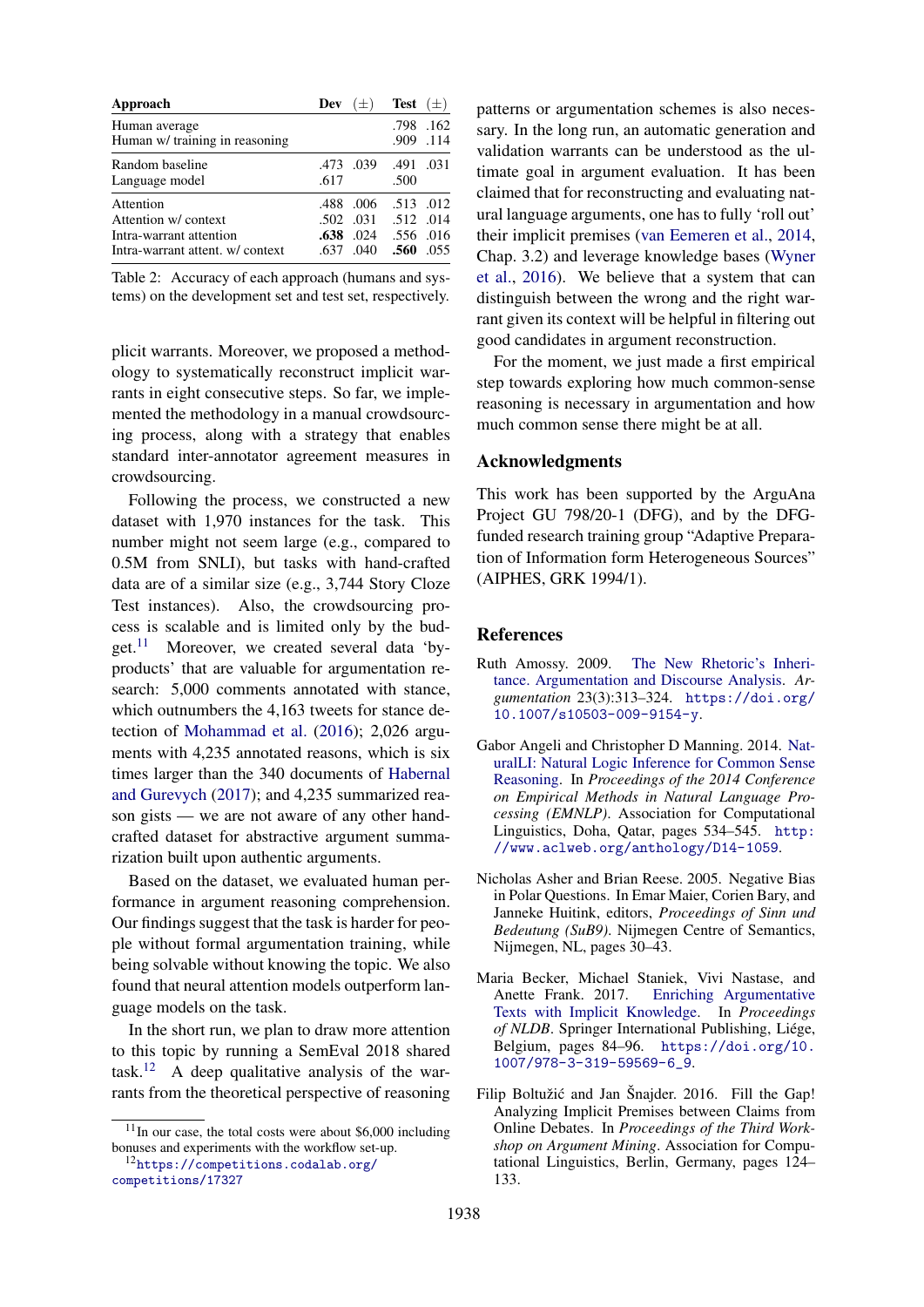- Samuel R. Bowman, Gabor Angeli, Christopher Potts, and Christopher D. Manning. 2015. A large annotated corpus for learning natural language inference. In *Proceedings of the 2015 Conference on Empirical Methods in Natural Language Processing*. Association for Computational Linguistics, Lisbon, Portugal, pages 632–642. http://aclweb. org/anthology/D15-1075.
- Ido Dagan, Bill Dolan, Bernardo Magnini, and Dan Roth. 2009. Recognizing textual entailment: Rational, evaluation and approaches. *Natural Language Engineering* 15(Special Issue 04):i–xvii. https: //doi.org/10.1017/S1351324909990209.
- T. Edward Damer. 2013. *Attacking Faulty Reasoning: A Practical Guide to Fallacy-Free Arguments*. Cengage Learning, Boston, MA, 7th edition.
- Vanessa Wei Feng and Graeme Hirst. 2011. Classifying arguments by scheme. In *Proceedings of the 49th Annual Meeting of the Association for Computational Linguistics: Human Language Technologies - Volume 1*. Association for Computational Linguistics, Portland, Oregon, HLT '11, pages 987– 996.
- James B. Freeman. 2011. *Argument Structure: Representation and Theory*, volume 18 of *Argumentation Library*. Springer Netherlands.
- Trudy Govier. 2010. *A Practical Study of Argument*. Wadsworth, Cengage Learning, 7th edition.
- Nancy L Green. 2014. Towards Creation of a Corpus for Argumentation Mining the Biomedical Genetics Research Literature. In *Proceedings of the First Workshop on Argumentation Mining*. Association for Computational Linguistics, Baltimore, Maryland USA, pages 11–18.
- Ivan Habernal and Iryna Gurevych. 2017. Argumentation Mining in User-Generated Web Discourse. *Computational Linguistics* 43(1):125–179. https: //doi.org/10.1162/COLI\_a\_00276.
- Ivan Habernal, Omnia Zayed, and Iryna Gurevych. 2016. C4Corpus: Multilingual Web-size Corpus with Free License. In *LREC*. Portorož, Slovenia, pages 914–922. http://www.lrec-conf.org/ proceedings/lrec2016/pdf/388\_Paper.pdf.
- Jerry R. Hobbs, Mark E. Stickel, Douglas E. Appelt, and Paul Martin. 1993. Interpretation as abduction. *Artificial Intelligence* 63(1):69 –142. https: //doi.org/10.1016/0004-3702(93)90015-4.
- Dirk Hovy, Taylor Berg-Kirkpatrick, Ashish Vaswani, and Eduard Hovy. 2013. Learning whom to trust with MACE. In *Proceedings of NAACL-HLT 2013*. Association for Computational Linguistics, Atlanta, Georgia, pages 1120–1130. http://www.aclweb. org/anthology/N13-1132.
- Ryan Kiros, Yukun Zhu, Ruslan R Salakhutdinov, Richard Zemel, Raquel Urtasun, Antonio Torralba, and Sanja Fidler. 2015. Skip-thought vectors. In *Advances in neural information processing systems*. pages 3294–3302.
- Hector J. Levesque, Ernest Davis, and Leora Morgenstern. 2012. The Winograd Schema Challenge. In *Proceedings of the Thirteenth International Conference on Principles of Knowledge Representation and Reasoning*. Association for the Advancement of Artificial Intelligence, Rome, Italy, pages 552– 561. http://www.aaai.org/ocs/index.php/ KR/KR12/paper/download/4492/4924.
- Marco Lippi and Paolo Torroni. 2016. Argumentation mining: State of the art and emerging trends. *ACM Transactions on Internet Technology* 16(2):10:1– 10:25. https://doi.org/10.1145/2850417.
- Fabrizio Macagno and Douglas Walton. 2014. *Emotive Language in Argumentation*. Cambridge University Press.
- Tomas Mikolov, Ilya Sutskever, Kai Chen, Greg S Corrado, and Jeff Dean. 2013. Distributed representations of words and phrases and their compositionality. In C. J. C. Burges, L. Bottou, M. Welling, Z. Ghahramani, and K. Q. Weinberger, editors, *Advances in Neural Information Processing Systems 26*, Curran Associates, Inc., pages 3111–3119.
- Saif Mohammad, Svetlana Kiritchenko, Parinaz Sobhani, Xiaodan Zhu, and Colin Cherry. 2016. Semeval-2016 Task 6: Detecting stance in tweets. In *Proceedings of the 10th International Workshop on Semantic Evaluation (SemEval-2016)*. Association for Computational Linguistics, San Diego, California, pages 31–41. http://www.aclweb.org/ anthology/S16-1003.
- Nasrin Mostafazadeh, Nathanael Chambers, Xiaodong He, Devi Parikh, Dhruv Batra, Lucy Vanderwende, Pushmeet Kohli, and James Allen. 2016. A Corpus and Cloze Evaluation for Deeper Understanding of Commonsense Stories. In *Proceedings of the 2016 Conference of the North American Chapter of the Association for Computational Linguistics: Human Language Technologies*. Association for Computational Linguistics, San Diego, CA, USA, pages 839–849. http://www.aclweb.org/ anthology/N16-1098.
- S. Newman and C. Marshall. 1991. Pushing Toulmin Too Far: Learning From an Argument Representation Scheme. Technical report, Xerox Palo Alto Research Center, Palo Alto, CA.
- Steve Oswald. 2016. Commitment attribution and the reconstruction of arguments. In Fabio Paglieri, Laura Bonelli, and Silvia Felletti, editors, *The Psychology of Argument: Cognitive Approaches to Argumentation and Persuasion*, College Publications, pages 17–32.